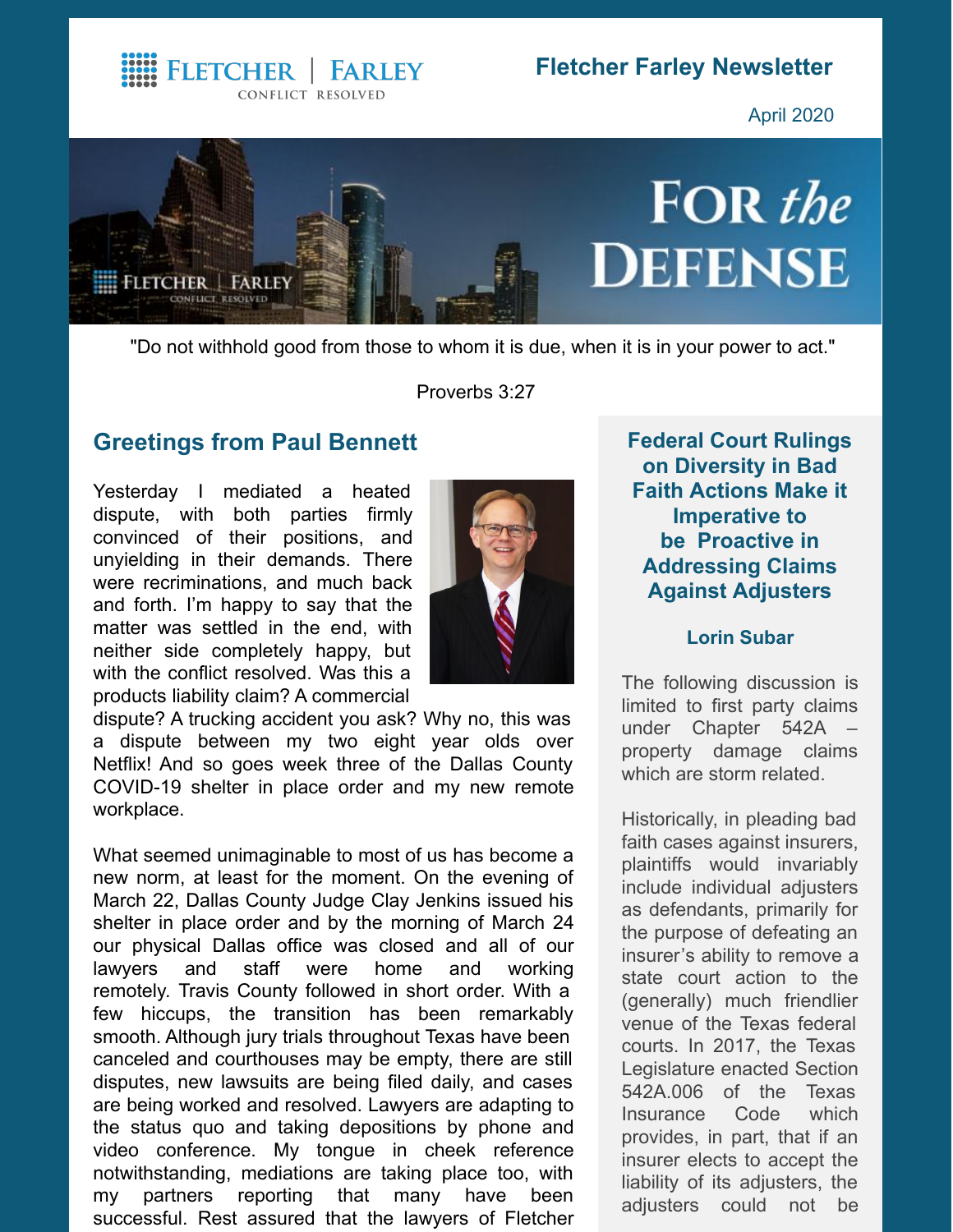Farley are at work for our clients and ready and available to respond to your needs.

Wherever this newsletter finds you, I sincerely wish that you and your loved ones and work colleagues are all healthy and well and that we see you in person again soon.

#### **The Coronavirus – Do I Have Coverage for That?**

## **Craig [Reese](http://www.fletcherfarley.com/attorneys-craig-reese)**

With everything that is going on with the economy and businesses, business interruption coverage has become a very hot topic. This article will briefly discuss some of the issues related to business interruption coverage and civil authority coverage. Many other coverage issues exist with respect to



liability policies and even worker's compensation insurance coverage but those issues are outside the scope of this article. Many of the issues set out in this article are cutting edge and little to no case authority exists at this time. Additionally, and as noted by all coverage lawyers everywhere, any coverage question must start with an evaluation of the particular policy at issue to determine whether any arguments exist for possible coverage for a loss.

Business interruption insurance protects against losses sustained during periods of suspended operation due to property damage. First, before most property insurance policies are triggered, the loss must result from a covered occurrence and there must be a direct physical loss of or damage to the insured property. While many policies do not contain a definition of direct physical loss, many carriers are arguing that the property policy only covers damage to or destruction to property, which does not exist in the context of coronavirus claims. Courts are not consistent in the application of the law to the question of what constitutes a direct physical loss and some courts have held that property can sustain physical damage absent structural alteration. Second, carriers may argue that even if property damage exists, that damage did not cause a loss of income. In other words, the business did not shutter its doors due to property damage, but instead to limit the spread of the virus. Third, many property policies, since at least 2006, contain an exclusion for loss due to a virus or bacteria and this exclusion applies to business interruption claims

joined as defendants to any subsequent lawsuit as "no cause of action exists against the agent related to the claimant's claim." Therefore, if an adjuster was subsequently named as a defendant, the court was required to dismiss the adjuster based on improper joinder. As the joinder was improper, presence of the nondiverse adjuster would not bar an insurer from removing the case to federal court.

What the Texas Legislature did not foresee was that many times, the election by an insurer under Section 542A.006 to accept the responsibility of an adjuster was not being made until suit was already filed against both the insurer and the adjuster. Therefore, while the court still had to dismiss the adjuster, the initial joinder of the adjuster, made when the lawsuit was filed and before the election, was not an improper joinder. This was not lost on either plaintiffs filing for remand back to the state court, or on federal courts seeking to remove cases from their dockets.

As improper joinder of a defendant is generally determined on the day the lawsuit is filed, the initial reaction from the federal courts resulted in a split decision on whether the dismissal of an adjuster, coming immediately after suit was filed and based on a clear Texas statute, could be considered improper joinder. That split in opinions has now become a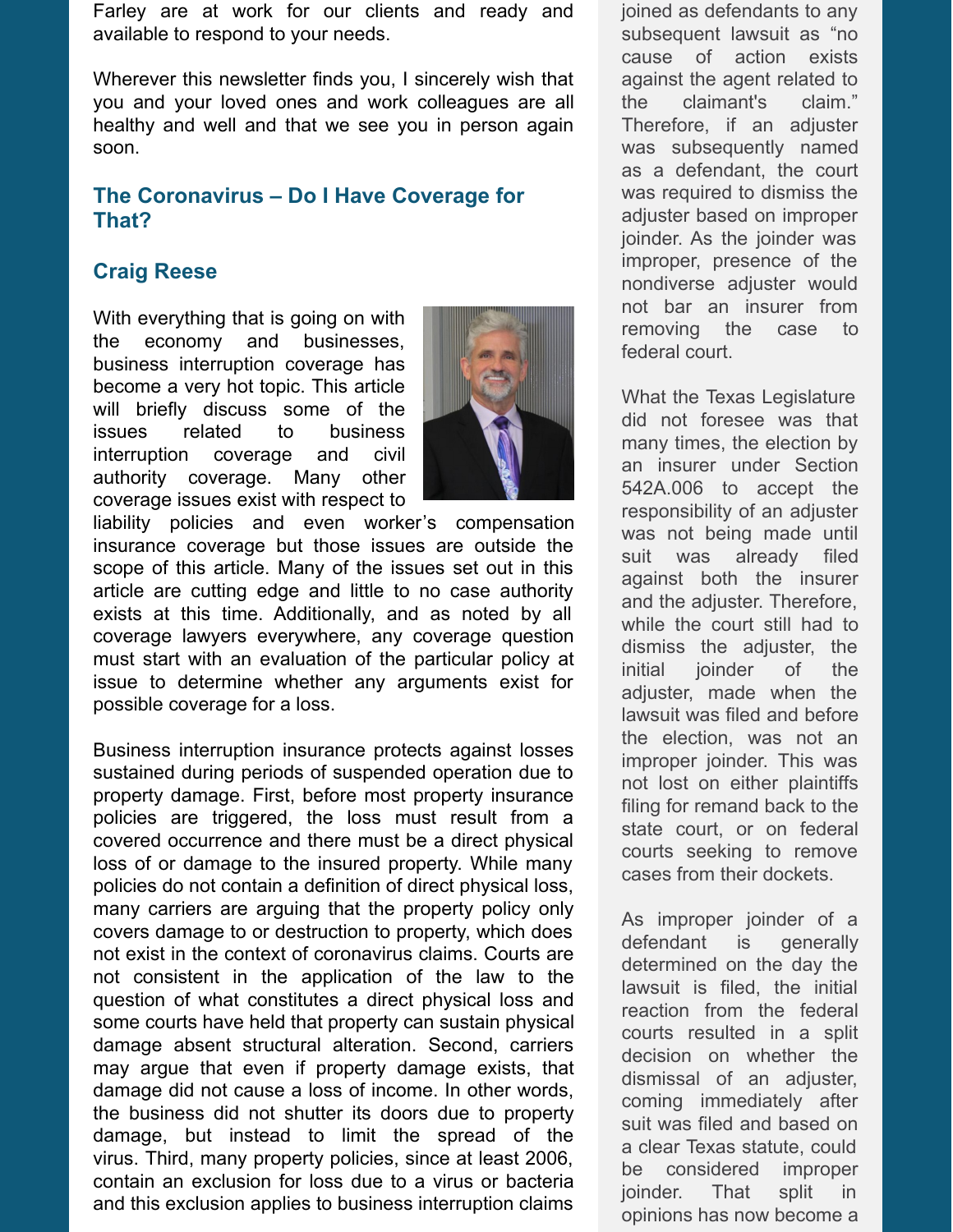(CP 01 40 07 06). Finally, carriers will likely argue that the coronavirus constitutes a pollutant or contaminant, which may be excluded. This is likely the weakest argument given that courts have routinely found that mold did not constitute a pollutant or contaminant.

Another source of potential coverage exists under the civil authority coverage part of a property policy, if such coverage was purchased. Typically, again dependent on your particular policy, where a covered cause of loss causes damage to property other than the property insured under the policy, the policy will pay for the actual loss of business income sustained by the insured caused by an action of a civil authority that prohibits access to the premises insured under the policy. There are two basic requirements for coverage: (1) access to the area where the insured property is located is prohibited by the civil authority as a result of property damage and the damaged premises are within a prescribed area; and (2) the action of the civil authority is taken in response to a dangerous physical condition resulting from the property damage. This is limited coverage – typically available only for a four week period.

There is little question that a lot of litigation will arise out of the coronavirus. Recently, a first party coverage action was filed in Louisiana by a business against its insurer. Additionally, at least five states have introduced legislation to do away with the requirement of direct physical loss and the virus exclusion in an effort to assist policyholders within those states.

We stand ready to assist you with all aspects of insurance coverage, beginning with assisting to evaluate the language of your particular policies, as those issues begin to arise from this pandemic. In the meantime, we want to remind you to stay safe, stay healthy, and look at the language of your particular policy.



**Behind the Scenes** Yolanda Rodriguez, Paul Bennett's assistant, is in her home office working to keep the firm, and Paul, running smoothly.

## **Conflicts Resolved**

## **Fletcher Farley Obtains Summary**

landslide in favor of remand back to the state courts based on the interpretation that because joinder of an adjuster was not improper at the time suit was filed, there was no improper joinder for the later dismissal. Therefore, there is no diversity, even though the nondiverse adjuster is no longer in the lawsuit.

The issue for an insurer is when to make the election and still be timely. Section 542A.006 coming as it does immediately after the Insurance Code's requirement for sixty days' notice of any claims against an insurer, would suggest that the election would not be necessary until the notice of claim has been sent by the insured, and would be timely if sent to the insured withing the sixty d a y s . *But we would suggest that the best course of action is once a determination has been made internally that the insurer will be making the election under Section 542A.006, the election should be communicated in writing to the insured immediately; with or without a formal notice from the insured.* The federal courts are not clear as to what effect the premature filing of suit without giving proper notice would have on a Section 542A.006 election, but there is no reason to give a court pause to deny a motion to remand because while the lawsuit was filed prematurely, the joinder of the adjuster was not otherwise improper.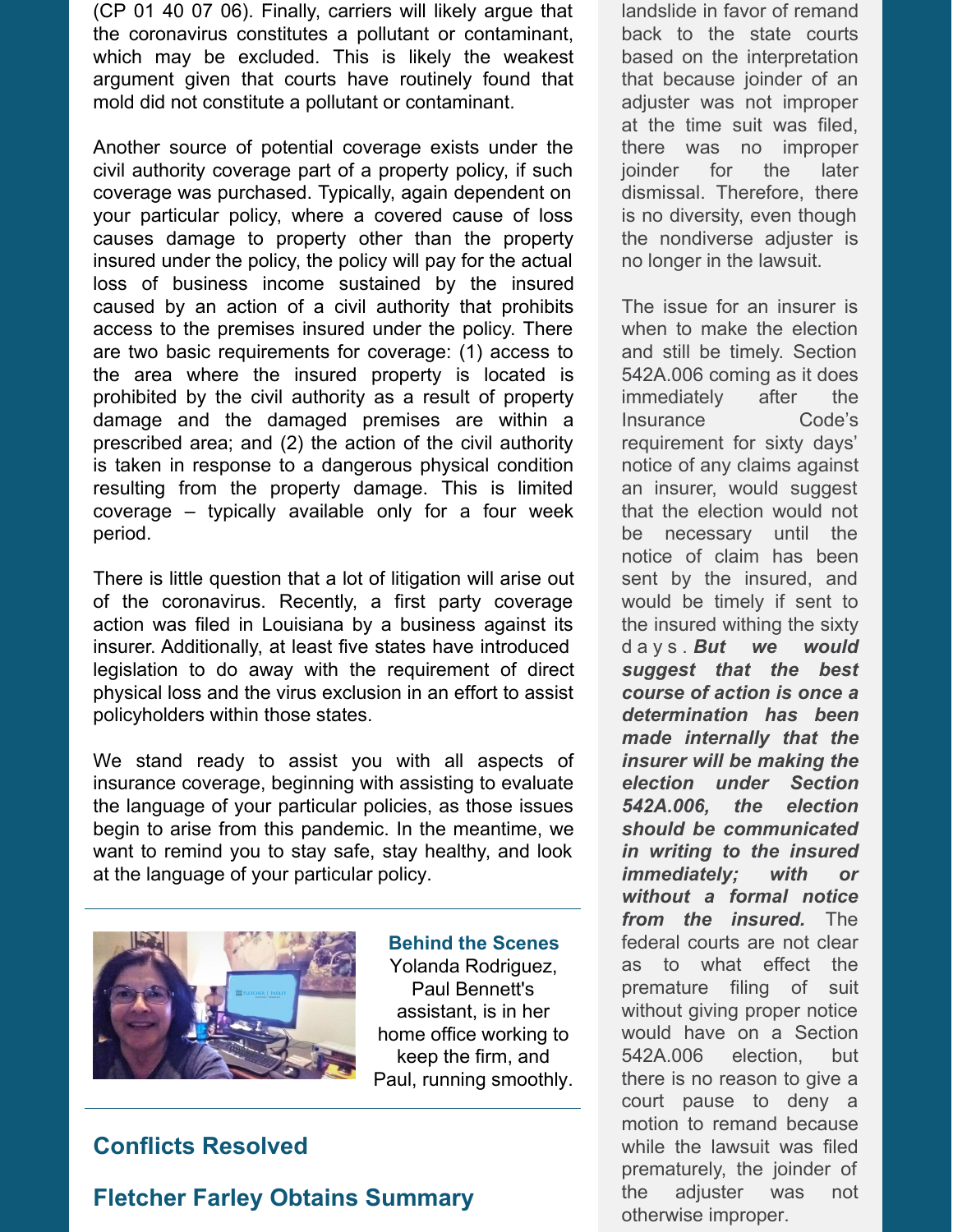## **Judgment in Premises Liability Case**

Fred [Arias](http://www.fletcherfarley.com/attorneys-fernando-arias), DJ [Hardy](http://www.fletcherfarley.com/attorneys-mark-dj-hardy), and Lorin [Subar](http://www.fletcherfarley.com/attorneys-lorin-subar) obtained a summary judgment for a national retailer in a case involving a plaintiff injured when her foot was struck by an automatic door as she was exiting the store, causing her to fall. The plaintiff, an elderly female, claimed to have suffered significant injuries including a fractured hip requiring surgery. The plaintiff allegedly incurred medical treatment has incurred more than \$75,000 in paid medical bills related to the incident. While the case was filed in a Texas District Court in Lubbock, it was removed to the Federal Court for the Northern District of Texas in Lubbock. On behalf of our client, we argued that the store had no notice that the doors may have been malfunctioning until the plaintiff's incident. Several store videos bore this out as patrons moved in and out of the doors for well over an hour (the length of the video) before the incident. The plaintiff argued that the both the manufacturer's manuals for the door, and stickers affixed to the doors instructed that the doors required daily inspection and as there were no records of any such inspections, the store should be held responsible. We argued in rebuttal that the failure to maintain the doors in accordance with a manufacturer's maintenance requirements could not establish liability unless the plaintiff could first prove that the required inspection would have revealed the alleged defect. The federal court, applying Texas law regarding premises liability, agreed that unless the plaintiff could establish that the store knew or had reason to know that there was a defect in the automatic door system at the time of the incident, the store had no duty to either warn of or repair the unknown defect. Therefore, the court granted a summary judgment.

# **Fletcher Farley Obtains Summary Judgment in Landlord-Tenant Dispute**

David [Colley](http://www.fletcherfarley.com/attorneys-david-colley) and [Keith](http://www.fletcherfarley.com/attorneys-keith-robb) Robb were successful in obtaining summary judgment and dismissal of plaintiff's claims in a landlord-tenant dispute in which the plaintiff/tenant alleged she sustained personal injuries due to the presence of toxic mold in the leased premises. Our firm represented the landlord. The plaintiff sued the landlord for negligence, gross negligence, premises liability, alleged violations of the Texas Property Code, and breach of contract. Texas law clearly holds that a landlord owes no duty to tenants or their invitees for alleged dangerous conditions on the leasehold except in extremely limited circumstances (*i.e.*, concealed defects, negligent repairs, or right-ofcontrol over a portion of the leased premises), none of

#### **Behind the Scenes**



Lorin Subar's co-workers having fun on their break.



Lorin Subar's office has a relaxed dress code.

#### **Texas Law Update Seminar is Postponed**



The Texas Law Update 2020 will be rescheduled to a later date in light of the directives related to the coronavirus. Stay tuned for the new date and setting.

> Subscribe to our [Newsletter!](https://visitor.r20.constantcontact.com/manage/optin?v=001ReNyPK_Ooy-N1IczvfISY0JqHfO07kqs)

If you want more